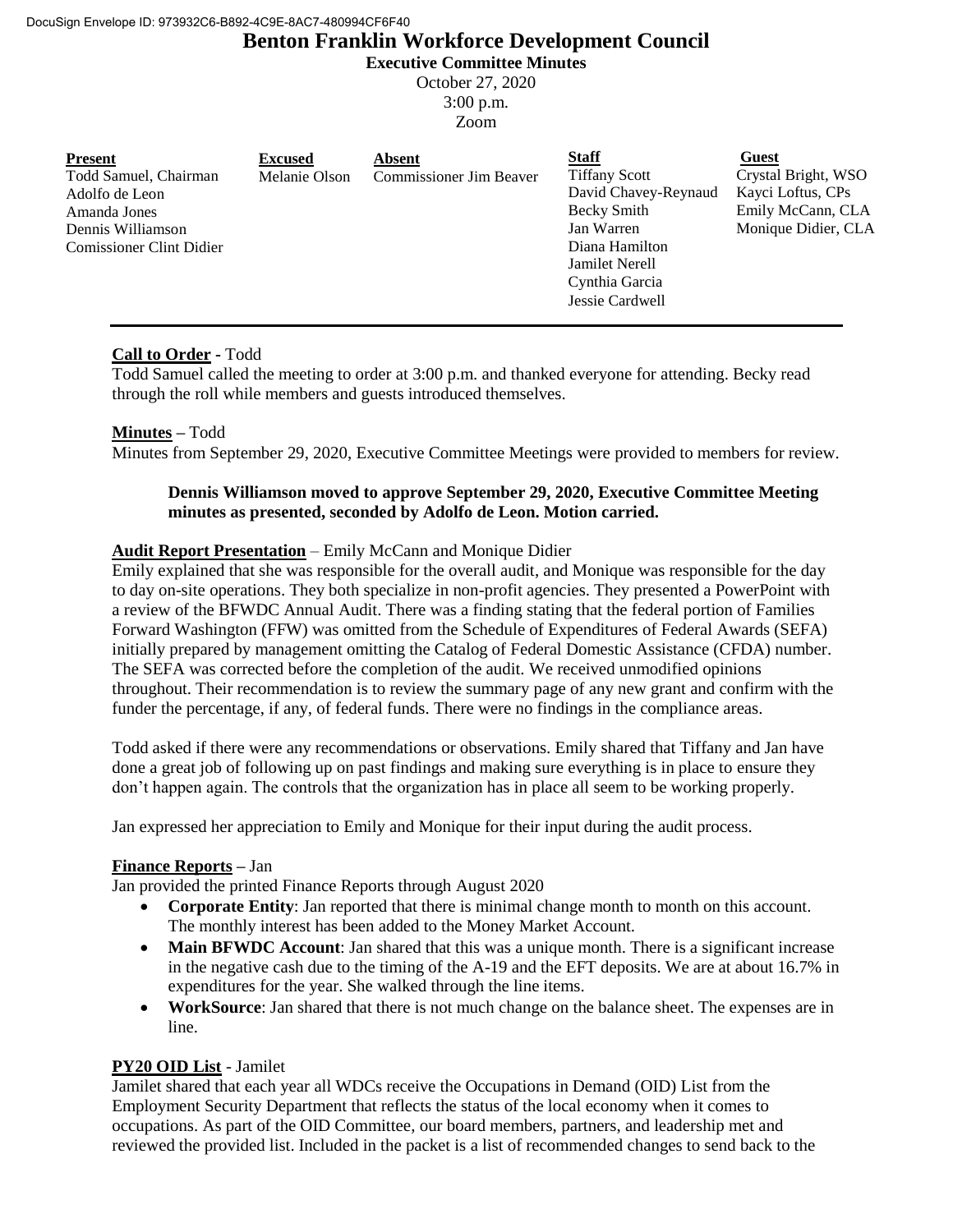state. Todd expressed that Jamilet did a great job of facilitating the review meeting. Jamilet thanked everyone for their participation in the review.

# **Amanda Jones moved to approve the suggested changes to the BFWDC OID List, seconded by Dennis Williamson. Motion carried.**

#### **Families Forward Washington Contract Modification (FFW)** - Jamilet

Jamilet presented a memo explaining the FFW Contract Modification with Goodwill. The modification has been approved by the Adult & Employer Linkage Committee. Additional funds added came from travel, outreach, and salary/benefits within the admin portion of the grant to avoid a surplus at the end of the grant in June 2021. The additional funds will be used to assist new participants with tuition and training fees.

Jamilet shared that Goodwill has met and exceeded expectations and created a community within Benton and Franklin Counties to serve noncustodial parents seeking training and employment opportunities. Todd shared that he is happy this partnership went well and looks forward to other projects together.

## **Adolfo de Leon moved to approve Goodwill Industries of the Columbia Families Forward Contract Modification 3 to increase their award by \$25,675, bringing the total from \$477,894 to \$503,569 effective November 2, 2020, seconded by Amanda Jones. Motion carried.**

#### **Liaison Report** – David

David shared that he has taken over the Liaison Report from Cynthia and will be presenting it for the first time this month. Todd congratulated Cynthia for doing an excellent job creating and presenting this report. David explained that she made it very easy and seamless.

David walked the committee through the data shared on both sides of the report. He explained that we are slowly closing the gap caused by COVID-19. Dennis asked about the GED success rate and how many have a challenge with internet access. Cynthia indicated that the Youth Committee would be receiving a one-page TC Futures report with more information about GED success rates and other activities happening at the youth center. She will be asking board members for feedback before sending it out to the Executive Committee.

Amanda asked about having a comparative number for the same period for the prior year. Todd expressed concern about adding more information to the report as it is a public-facing document. David suggested including the Liaison Report from the same month last year to the Executive Committee packet for comparison, but leaving percentage changes off of the report itself.

David would like to reduce the amount of space State, and ESD information takes up on the second page and increase the pace dedicated to reporting on WDC and Subrecipient activity.

#### **Other Business** – None

#### **Roundtable:**

Members were allowed a time to share things that are happening in their venues of work.

## **NEXT MEETING**

Executive Committee Meeting – Tuesday, November 24, 2020, at 4:00 p.m. – Zoom Quarterly Board Meeting – Tuesday, January 26, 2020, at 4:00 p.m. – Zoom

# **ADJOURNMENT**

The meeting of the Executive Committee adjourned at 3:57 p.m.